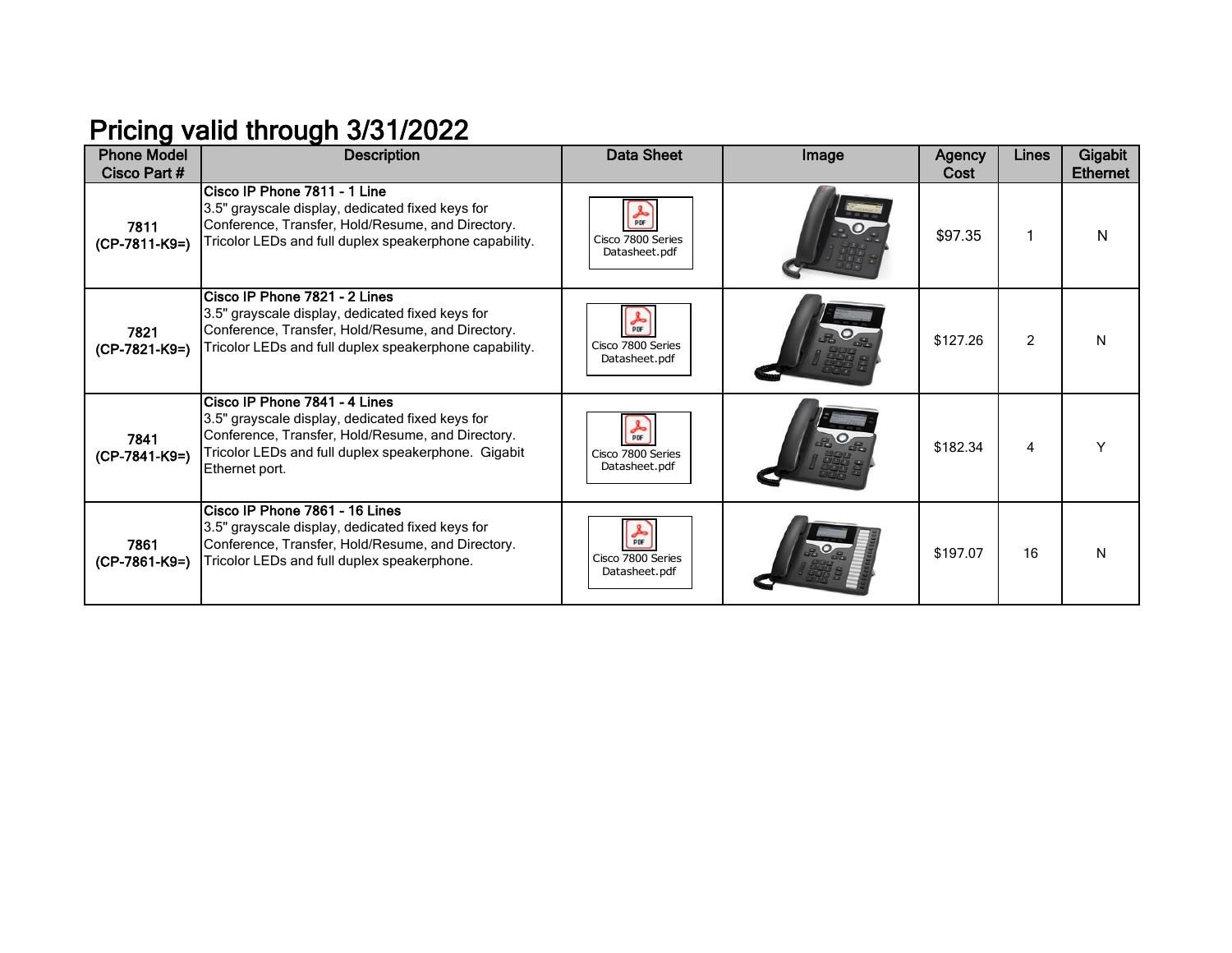| <b>Wallmount Kit</b><br>(CP-7800-WMK)            | <b>Wall Mounting Kit for Cisco</b><br>Model<br>7821/7841 Phone<br>Securely mount Cisco model<br>7821/7841 phone to<br>flat surface (non-locking<br>wallmount) |  | \$36.70           |
|--------------------------------------------------|---------------------------------------------------------------------------------------------------------------------------------------------------------------|--|-------------------|
| <b>Wallmount Kit</b><br>(CP-7811-WMK=)           | <b>Wall Mounting Kit for Cisco</b><br><b>Model</b><br>7811 Phone<br>Securely mount Cisco model<br>7811 phone to<br>flat surface (non-locking<br>wallmount)    |  | \$53.21           |
| <b>Wallmount Kit</b><br>(CP-7861-WMK=)           | <b>Wall Mounting Kit for Cisco</b><br>Model<br>7861 Phone<br>Securely mount Cisco model<br>7861 phone to<br>flat surface (non-locking<br>wallmount)           |  | \$59.33           |
| <b>Replacement Handset</b><br>(CP-DX-HS=)        | Replacement/Spare Handset                                                                                                                                     |  | \$16.53           |
| <b>Replacement Handset Cord</b><br>(CP-DX-CORD=) | Replacement/Spare Handset<br>Cord                                                                                                                             |  | \$9.19            |
| <b>CP-PWR-CUBE-3</b><br>CP-PWR-CORD-NA=          | <b>Cisco Power Cube 3</b><br><b>Power Cord North America</b><br>(required for applications<br>where power-over-ethernet is<br>not available)                  |  | \$64.68<br>\$4.22 |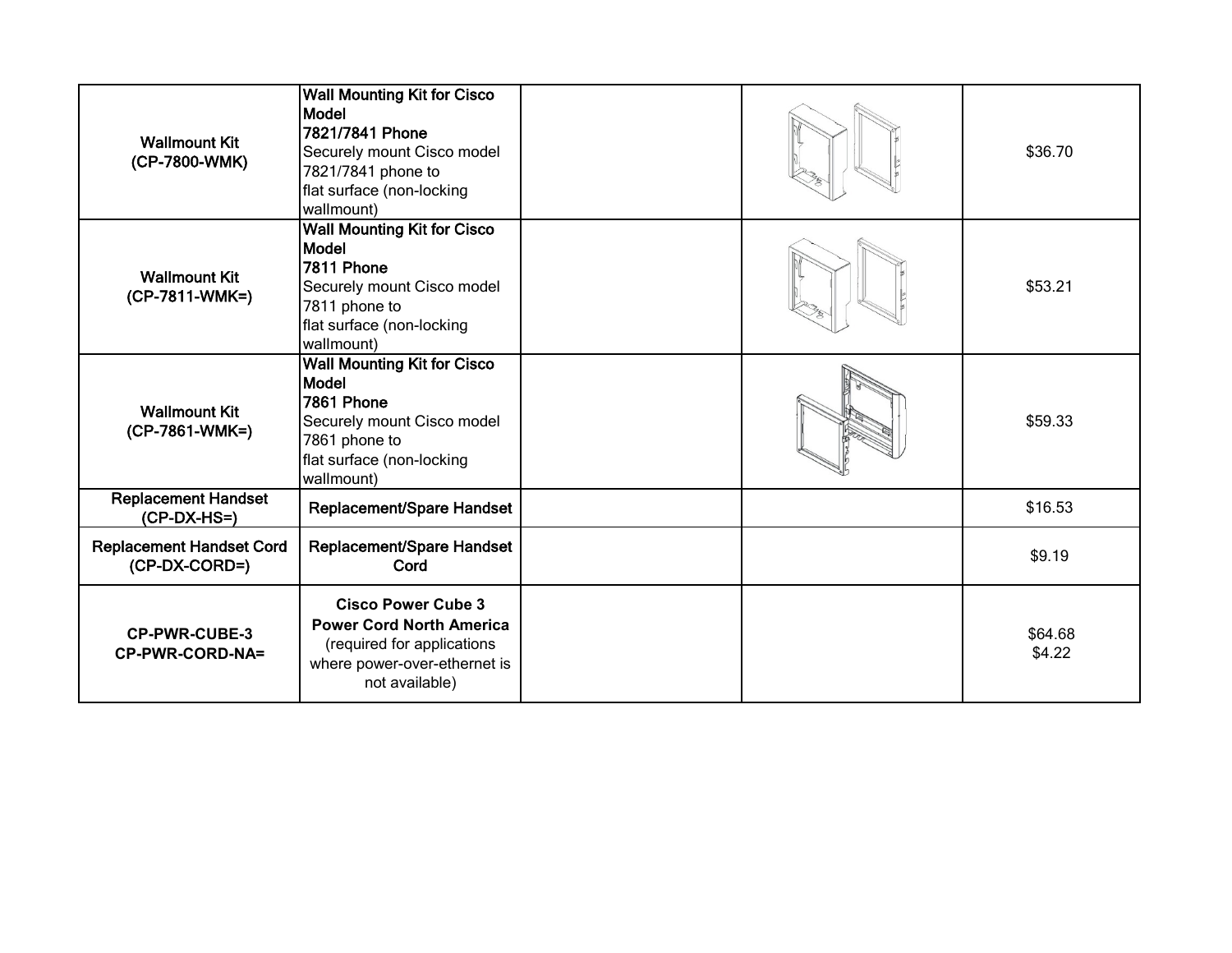| <b>Phone Model</b><br>Cisco Part # | <b>Description</b>                                                                                                                                                                                                                                                                                                                              | <b>Data Sheet</b>                                     | Image | Agency<br>Cost | Lines | Gigabit<br><b>Ethernet</b> |
|------------------------------------|-------------------------------------------------------------------------------------------------------------------------------------------------------------------------------------------------------------------------------------------------------------------------------------------------------------------------------------------------|-------------------------------------------------------|-------|----------------|-------|----------------------------|
| 8811<br>(CP-8811-K9=)              | Cisco IP Phone 8811 - 10 Lines<br>Ten lines with a 5" grayscale display, five-way navigational<br>cluster and dedicated fixed keys for Conference, Transfer,<br>Hold/Resume, and Directory. Tricolor LEDs and full duplex<br>speakerphone.                                                                                                      | $\frac{1}{\pi}$<br><b>Cisco 8811</b><br>Datasheet.pdf |       | \$239.81       | 10    | Y                          |
| 8841<br>(CP-8841-K9=)              | Cisco IP Phone 8841 - 10 Lines<br>Ten lines with a 5" color display, five-way navigational cluster<br>and dedicated fixed keys for Conference, Transfer,<br>Hold/Resume, and Directory. Tricolor LEDs and full duplex<br>speakerphone.                                                                                                          | $\frac{1}{\pi}$<br>Cisco 8841<br>Datasheet.pdf        |       | \$256.90       | 10    | Y                          |
| 8851<br>(CP-8851-K9=)              | Cisco IP Phone 8851 - 10 Lines<br>Ten lines with a 5" color display, five-way navigational cluster<br>and dedicated fixed keys for Conference, Transfer,<br>Hold/Resume, and Directory. Tricolor LEDs and full duplex<br>speakerphone, and bluetooth support. Supports up to 2<br>additional 36-button expansion modules.                       | $\frac{1}{\pi}$<br><b>Cisco 8851</b><br>Datasheet.pdf |       | \$306.76       | 10    | Y                          |
| 8861<br>(CP-8861-K9=)              | Cisco IP Phone 8861 - 10 Lines<br>Ten lines with a 5" color display, five-way navigational cluster<br>and dedicated fixed keys for Conference, Transfer,<br>Hold/Resume, and Directory. Tricolor LEDs and full duplex<br>speakerphone, bluetooth, USB, 3.5 mm audio port, and WiFi.<br>Supports up to 3 additional 36-button expansion modules. | $\frac{1}{\pi}$<br><b>Cisco 8861</b><br>Datasheet.pdf |       | \$356.62       | 10    | Y                          |
| CP-8800-A-KEM=                     | 8800 Key Expansion Module (KEM)<br>Expansion Module increases line capacity of the 8851 and<br>8861 phone.<br>*If using two key expansion modules with model 8851 phone,<br>the following must be purhcased to power the phone:<br>(1) power cord part #CP-PWR-CORD-NA= (\$4.22)<br>(1) power cuble part #CP-PWR-CUBE-4= (\$32.48)              | $\frac{1}{\pi}$<br>Cisco KEM<br>Datasheet.pdf         |       | \$268.12       |       |                            |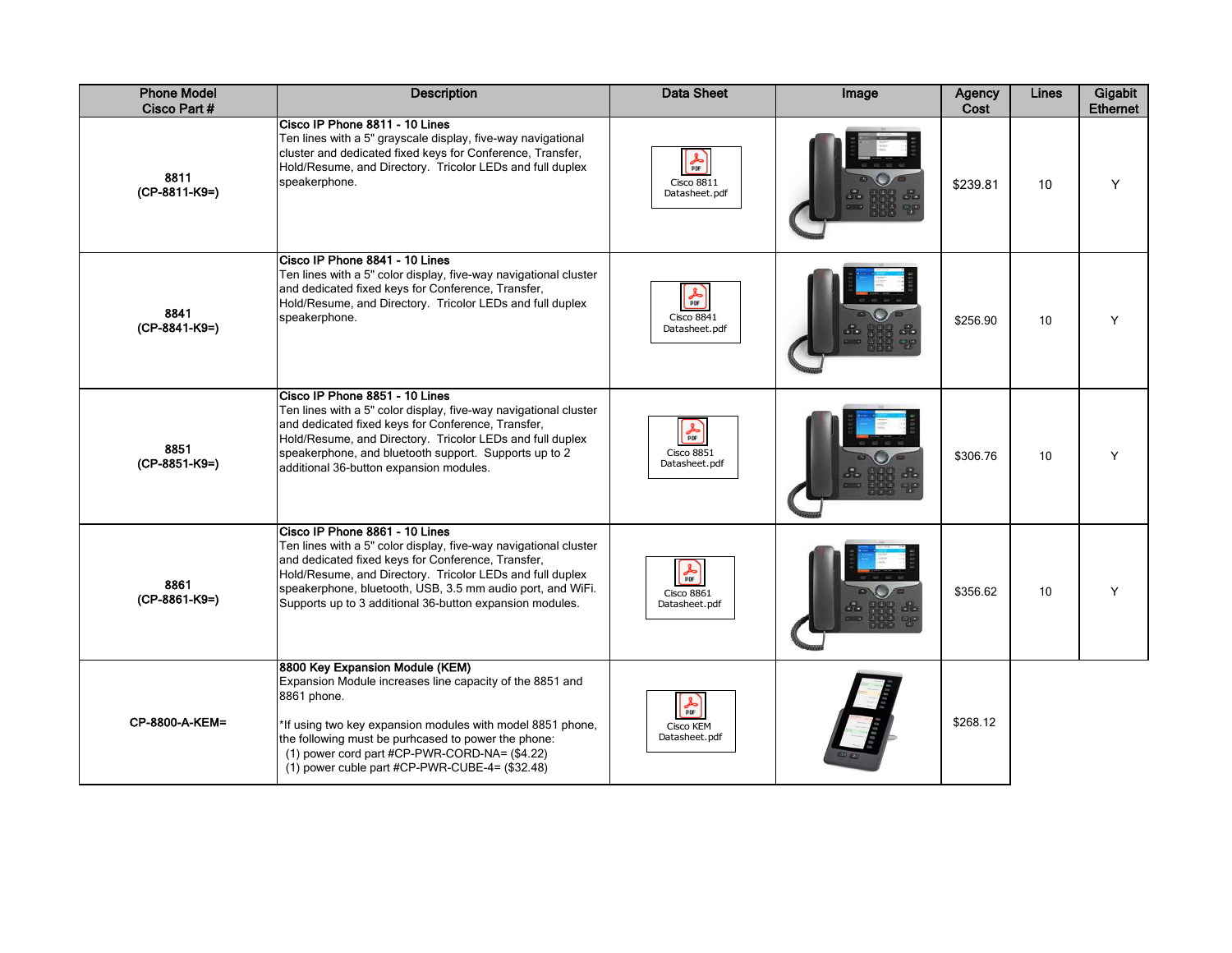| <b>Wall Mount Kit</b><br>(CP-8800-WMK=)                         | <b>Wall Mounting Kit</b><br>Securely mount phone to<br>flat surface (non-locking<br>wallmount)                                                           |  | \$36.70           |
|-----------------------------------------------------------------|----------------------------------------------------------------------------------------------------------------------------------------------------------|--|-------------------|
| <b>Replacement Handset</b><br>$(CP-DX-HS=)$                     | Replacement/Spare Handset                                                                                                                                |  | \$16.53           |
| <b>Replacement Handset Cord</b><br>(CP-DX-CORD=)                | Replacement/Spare Handset<br>Cord                                                                                                                        |  | \$9.19            |
| Wired Mic Kit for Cisco 8832<br>(CP-8832-MIC-WIRED=)            | Optional Wired Mic Kit for<br>8832 Conference Phone<br>Extends operational range with<br>two wired microphones,<br>leach with a 7' cord                  |  | \$199.19          |
| <b>Wireless Mic Kit for Cisco</b><br>8832<br>(CP-8832-MIC-WLS=) | Optional Wireless Mic Kit for<br><b>8832 Conference Phone</b><br>Includes: 2 DECT wireless<br>microphones, charging station<br>power suppy and batteries |  | \$464.36          |
| <b>CP-PWR-CUBE-4</b><br>CP-PWR-CORD-NA=                         | <b>Cisco Power Cube 4</b><br><b>Power Cord North America</b><br>(required for applications<br>where power-over-ethernet is<br>not available)             |  | \$32.48<br>\$4.22 |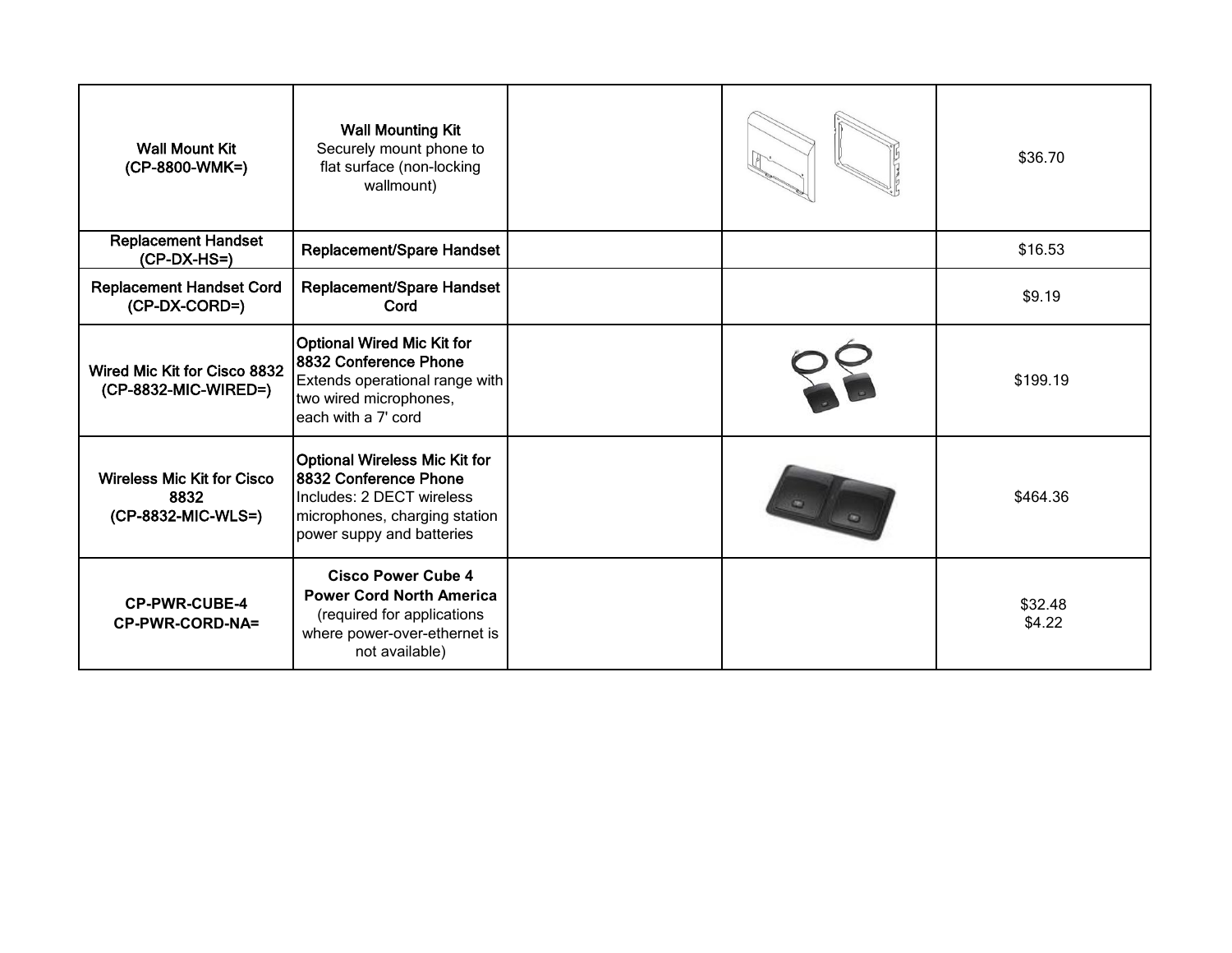| <b>Phone Model</b><br>Cisco Part # | <b>Description</b>                                                                                                                                                                                                                                                                                                                       | Data Sheet                                                                | Image | Agency<br>Cost | Lines | Gigabit<br><b>Ethernet</b> |
|------------------------------------|------------------------------------------------------------------------------------------------------------------------------------------------------------------------------------------------------------------------------------------------------------------------------------------------------------------------------------------|---------------------------------------------------------------------------|-------|----------------|-------|----------------------------|
| 7832<br>(CP-7832-K9=)              | Cisco IP 7832 Conference Phone<br>Entry level, cost-effective conference phone, four built-in<br>microphones. Ideal for small conference rooms.<br>Recommended maximum room size 12'x14'.                                                                                                                                                | 人际<br><b>Cisco 7832</b><br>Datasheet.pdf                                  |       | \$469.23       |       | N                          |
| 8832<br>(CP-8832-K9)               | Cisco IP 8832 Conference Phone<br>Full-duplex high-quality wideband speakerphone.<br>Base unit provides coverage for 20'x20' room.<br>Optional wired mic kit provides coverage for 20'x34' room.<br>Optional wireless mic kit provides coverage for 20'x40' room.<br>(*Includes PoE injector and 9.8' USB-C cable part #CP-8832-<br>POE) | $\frac{1}{\text{p} \cdot \text{p}}$<br><b>Cisco 8832</b><br>Datasheet.pdf |       | \$857.60       |       | N                          |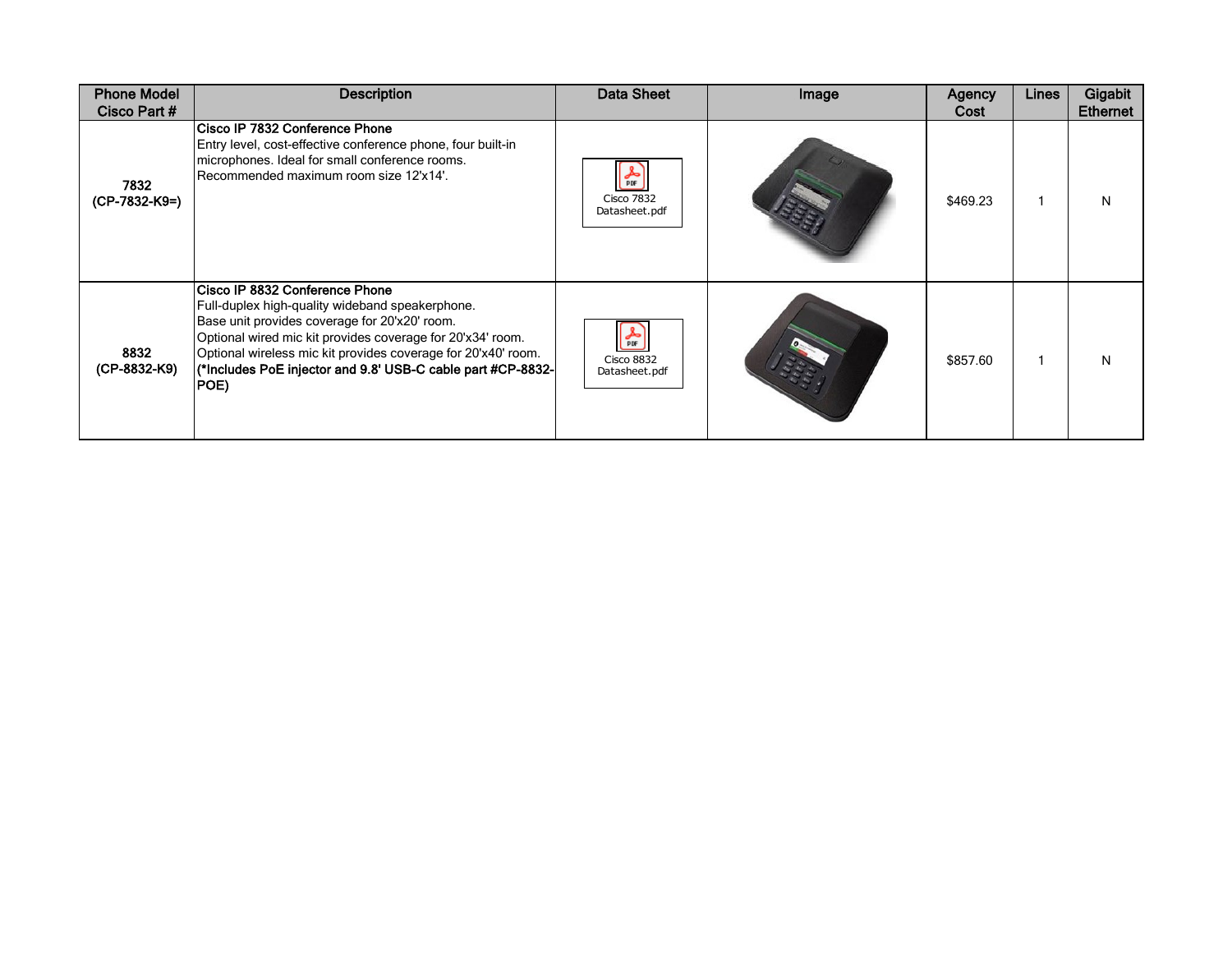## Pricing valid through 3/31/2022

| <b>CS540</b>            | Plantronics CS540 wireless headset<br>Gain mobility - multitask, hands-free up to 350 feet<br>One-touch call answer/end, vol +/-, mute and flash control<br>Noise-canceling microphone filters out background noise and<br>WI-FI interference<br>Auto answer option lets you answer/end calls by<br>removing/replacing the headset to base<br>Enhanced Digital Signal Processing (DSP), provides more<br>natural sounding voice<br><i>*Requires appropriate EHS cable</i> | \$200.00 |
|-------------------------|---------------------------------------------------------------------------------------------------------------------------------------------------------------------------------------------------------------------------------------------------------------------------------------------------------------------------------------------------------------------------------------------------------------------------------------------------------------------------|----------|
| <b>Single Muff</b>      | <b>Plantronics HW510 Single Muff Headset</b><br>Single earpiece headband, soft ear cushions<br>Superior voice tube technology<br>Over the head monaural style for stability and sound in only<br>one ear so you can stay connected to your environment<br>*Requires Coil Cord for desk phone<br>*Requires DA70 for softphone applications                                                                                                                                 | \$65.00  |
| Over-the-Ear<br>Headset | Plantronics Encore Pro 530<br>Over-the-Ear Lightweight Headset<br>Delivers high quality audio<br>Flexible mic with visual positionigh guides<br>Soft ear cushions<br>Lightweight materials for all-day wearing<br>*Requires Coil Cord for desk phone<br>*Requires DA70 for softphone applications                                                                                                                                                                         | \$70.00  |
| <b>Double Muff</b>      | <b>Plantronics HW520 Double Muff Headset</b><br>Dual earpiece with adjustable headband<br>Soft ear cushions<br>Superior voice tube technology<br>Quick disconnect feature<br>Over the head style for stability and sound in both ears<br>*Requires Coil Cord for desk phone<br>*Requires DA70 for softphone applications                                                                                                                                                  | \$80.00  |